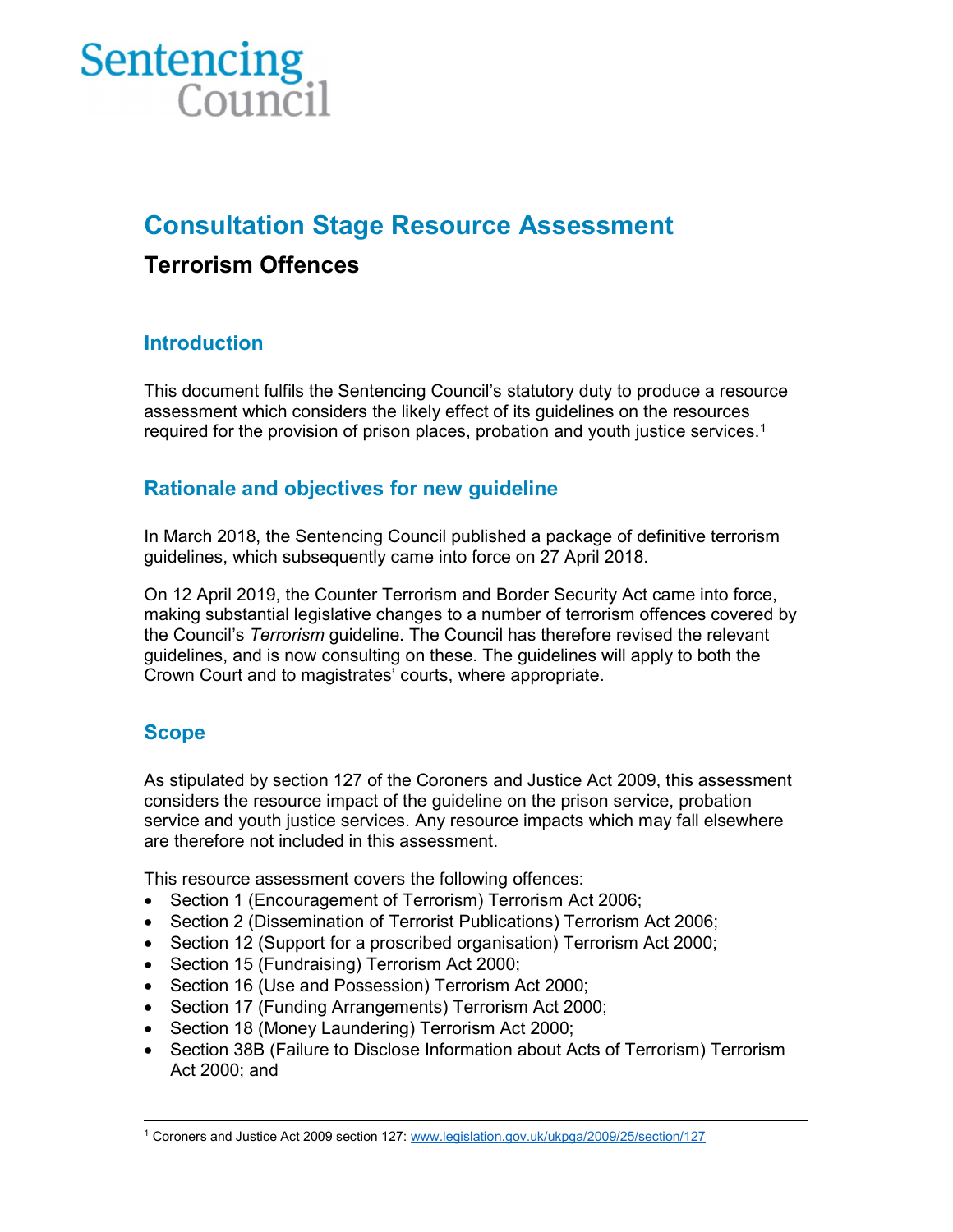• Section 58 (Collection of Terrorist Information) Terrorism Act 2000.

The other offences covered by the existing Terrorism guideline have not been revised, and consequently are not covered in this resource assessment.

The Terrorism guideline applies to sentencing adults only; it will not directly apply to the sentencing of children and young people.

#### Current sentencing practice

The intention is that the draft guideline will encourage consistency of approach to sentencing, and reflect the recent legislative changes to terrorism offences.

The Council's usual approach to developing a guideline is to consider both case law and current sentencing practice. Sources of evidence have included sentencing transcripts of recent terrorism cases, and sentencing data from the Court Proceedings Database. However, as the revision to this guideline was prompted by legislative changes which only recently came into force, in April 2019, data on current sentence levels are not yet available.

Detailed sentencing statistics for terrorism offences covered by the revised guideline have been published on the Sentencing Council website at the following link: http://www.sentencingcouncil.org.uk/publications/?type=publications&s=&cat=statistic al-bulletin&topic=&year.

The offences covered by the revised Terrorism guideline are all low volume, with around 120 adult offenders<sup>2</sup> sentenced in total over the period 2008-2018.<sup>3</sup> During this period the number of offenders sentenced each year has fluctuated within the range of 10 to 40. The majority of offenders (91 per cent over the the period 2008- 2018) were sentenced to immediate custody. Average custodial sentence lengths vary across the different offences, due to their different statutory maximum sentences. In 2018, 20 offenders were sentenced in total for these offences. Around half of the offenders sentenced in 2018 were sentenced for encouragement of terrorism offences.

# Key assumptions

 $\overline{a}$ 

To estimate the resource effect of a new guideline, an assessment is required of how it will affect aggregate sentencing behaviour. This assessment is based on the

 $^2$  Figures relating to volumes within the resource assessment have been rounded to the nearest 10.

 $3$  The Court Proceedings Database (CPD), maintained by the Ministry of Justice (MoJ), is the data source for these statistics. The data presented in this resource assessment only include cases where the specified offence was the principal offence committed. When a defendant has been found guilty of two or more offences this is the offence for which the heaviest penalty is imposed. Where the same disposal is imposed for two or more offences, the offence selected is the offence for which the statutory maximum penalty is the most severe. Although the offender will receive a sentence for each of the offences that they are convicted of, it is only the sentence for the principal offence that is presented here. The average custodial sentence lengths presented in this resource assessment are median average custodial sentence length values for offenders sentenced to determinate custodial sentences, after any reduction for guilty plea. Further information about this sentencing data can be found in the accompanying data tables published here: http://www.sentencingcouncil.org.uk/publications/?s&cat=statistical-bulletin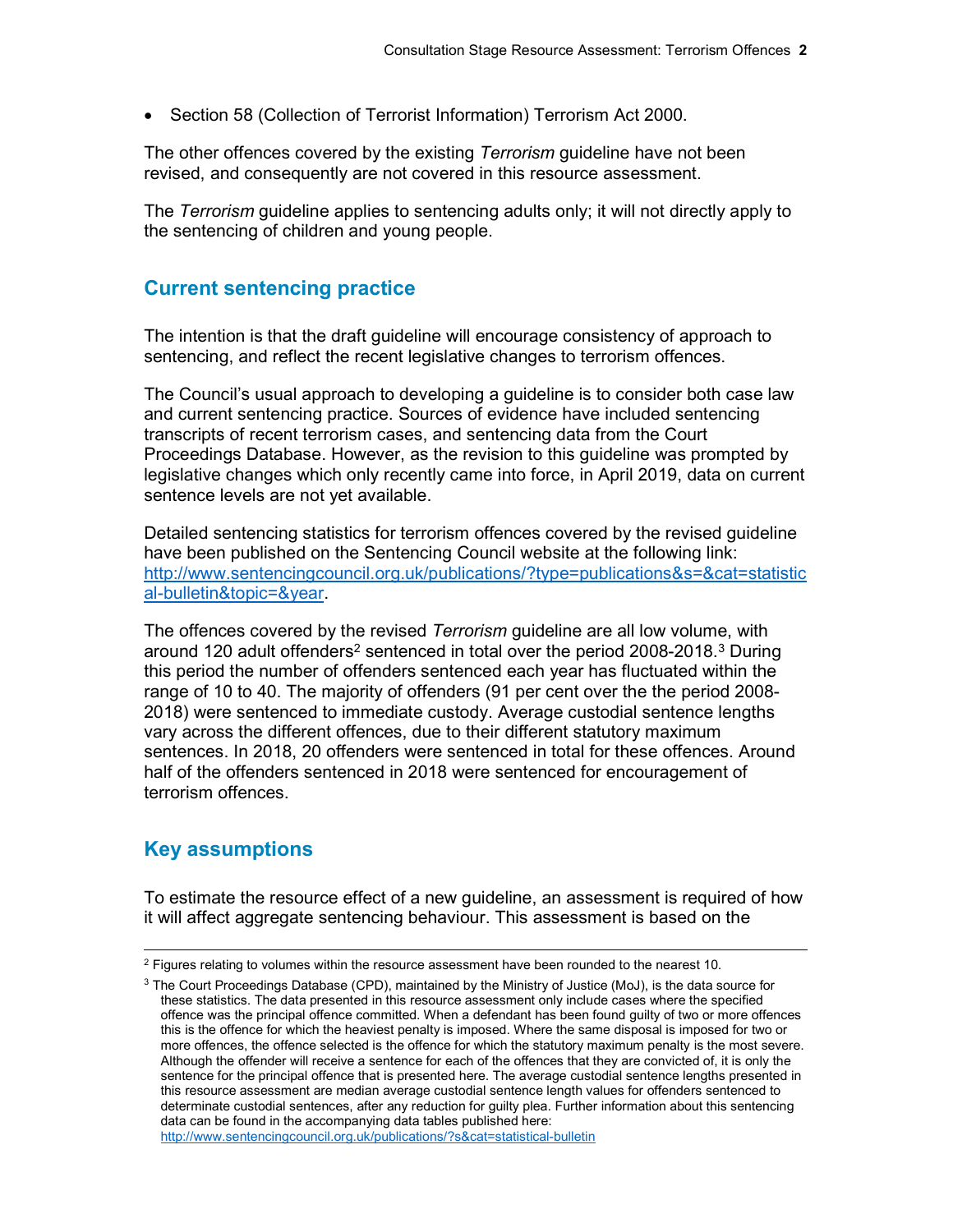objectives of the draft guideline, and draws upon analytical and research work undertaken during guideline development. However, some assumptions must be made, in part because it is not possible precisely to foresee how sentencers' behaviour may be affected across the full range of sentencing scenarios. Any estimates of the impact of the draft guideline are therefore subject to a large degree of uncertainty.

Historical data on changes in sentencing practice following the publication of guidelines can help inform these assumptions, but since each guideline is different, there is no strong evidence base on which to ground assumptions about behavioural change. The assumptions thus have to be based on careful analysis of how current sentencing practice corresponds to the guideline ranges presented in the proposed draft guideline, and an assessment of the effects of changes to the structure and wording of the guideline where a previous guideline existed.

The resource impact of the draft guideline is measured in terms of the change in sentencing practice that is expected to occur as a result of it. Any future changes in sentencing practice which are unrelated to the publication of the draft guideline are therefore not included in the estimates.

#### Resource impacts

This section should be read in conjunction with the draft guideline available at: http://www.sentencingcouncil.org.uk/consultations/.

#### Summary

 $\overline{a}$ 

The expected impact of each guideline is provided in detail below. Overall, under the draft guideline, sentences are anticipated to increase in some cases, however any increase in sentence lengths will be a result of the recent legislative changes, rather than the guideline.

The revised sentencing guideline therefore aims to ensure that future sentencing for terrorism offences is in line with the intention of Parliament when it increased the maximum penalties for some of these offences, while at the same time ensuring consistency of sentencing for these offences.

#### Encouragement of terrorism, failure to disclose information about acts of terrorism, collection of terrorist information<sup>4</sup>

The guideline for encouragement of terrorism covers two offences introduced under the Terrorism Act 2006: encouragement of terrorism (section 1) and dissemination of terrorist publications (section 2). The sentencing table in the existing guideline for these offences ranges from a high level community order to 6 years' custody.

Since 2008 fewer than 20 offenders have been sentenced for these offences each year, and the median custodial sentence length over the last decade was 2 years 9 months.

<sup>4</sup> These offences have been grouped together as they are all offences for which the statutory maximum sentence has been increased.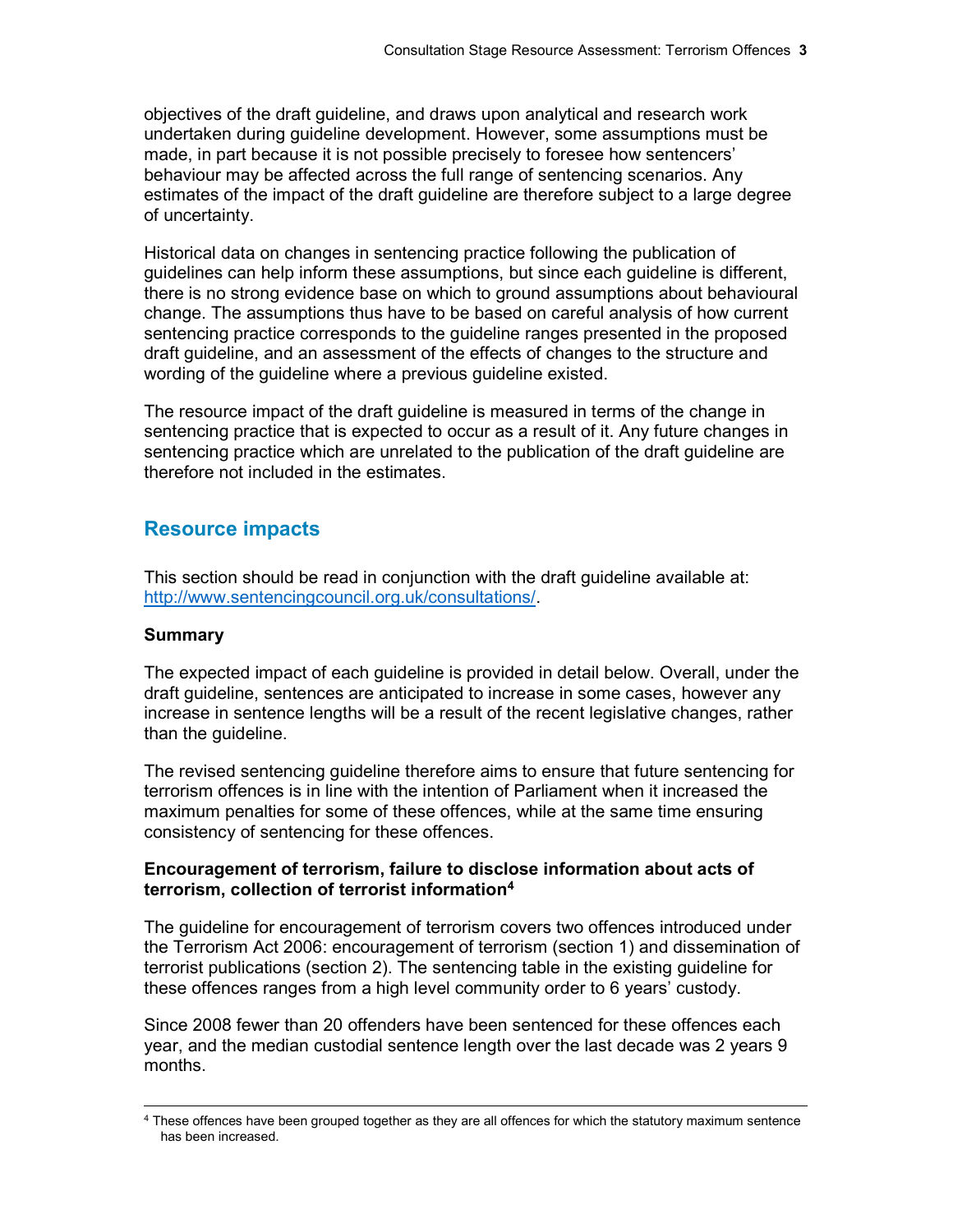The statutory maximum sentence for these offences has increased from 7 to 15 years' custody. To reflect this substantial increase, starting points and sentence ranges in the guideline have been increased at the upper end of the sentencing table (i.e. for the more serious offences).

The offence of failure to disclose information about acts of terrorism was introduced under section 38B of the Terrorism Act 2000. The existing guideline has a sentencing range spanning from a high level community order to 4 years 6 months' custody. Ten offenders were sentenced for this offence between 2008 and 2018, and the median custodial sentence length during this period was 2 years 4 months.

The statutory maximum sentence for this offence has doubled, increasing from 5 to 10 years' custody. As such, starting points and sentence ranges in the guideline have been increased at the upper end of the sentencing table.

The existing guideline for the offence of collection of terrorist information (section 58 of the Terrorism Act 2000) has a sentencing table ranging from a high level community order to 9 years' custody.

Since 2011 fewer than 10 offenders have been sentenced for this offence each year. During the period 2011 to 2018, the median custodial sentence length was 3 years 6 months.

Recent legislation has both increased the statutory maximum sentence for this offence, from 10 to 15 years' custody, and also widened the scope of the offence. To reflect these changes, the wording of the culpability factors at step one of the revised guideline has been amended, and starting points and sentence ranges have been increased at the upper end of the sentencing table.

It is expected that the changes to sentence levels in these guidelines will result in increased sentences for those offenders sentenced for more serious offences. Any impact on prison resources would, however, be a result of the legislative changes increasing the statutory maximum sentences, and not due to the sentencing guideline.

#### Support for a proscribed organisation

The offence of support for a proscribed organisation comes under section 12 of the Terrorism Act 2000, with a statutory maximum sentence of 10 years' custody. The existing guideline has a sentencing range from a high level community order to 9 years' custody.

Fewer than 10 offenders have been sentenced for this offence each year since 2011. The median custodial sentence length over the period 2011 to 2018 was 5 years.

The Counter-Terrorism and Border Security Act 2019 created a new offence, under section 12(1A), of expressing an opinion or belief supportive of a proscribed organisation, reckless as to whether a person to whom the expression is directed will be encouraged to support a proscribed organisation.

Given that the scope of these offences has been widened, the culpability factors at step one of the guideline have been amended to reflect this. The sentencing table containing the sentence levels has not changed, however, and it is therefore not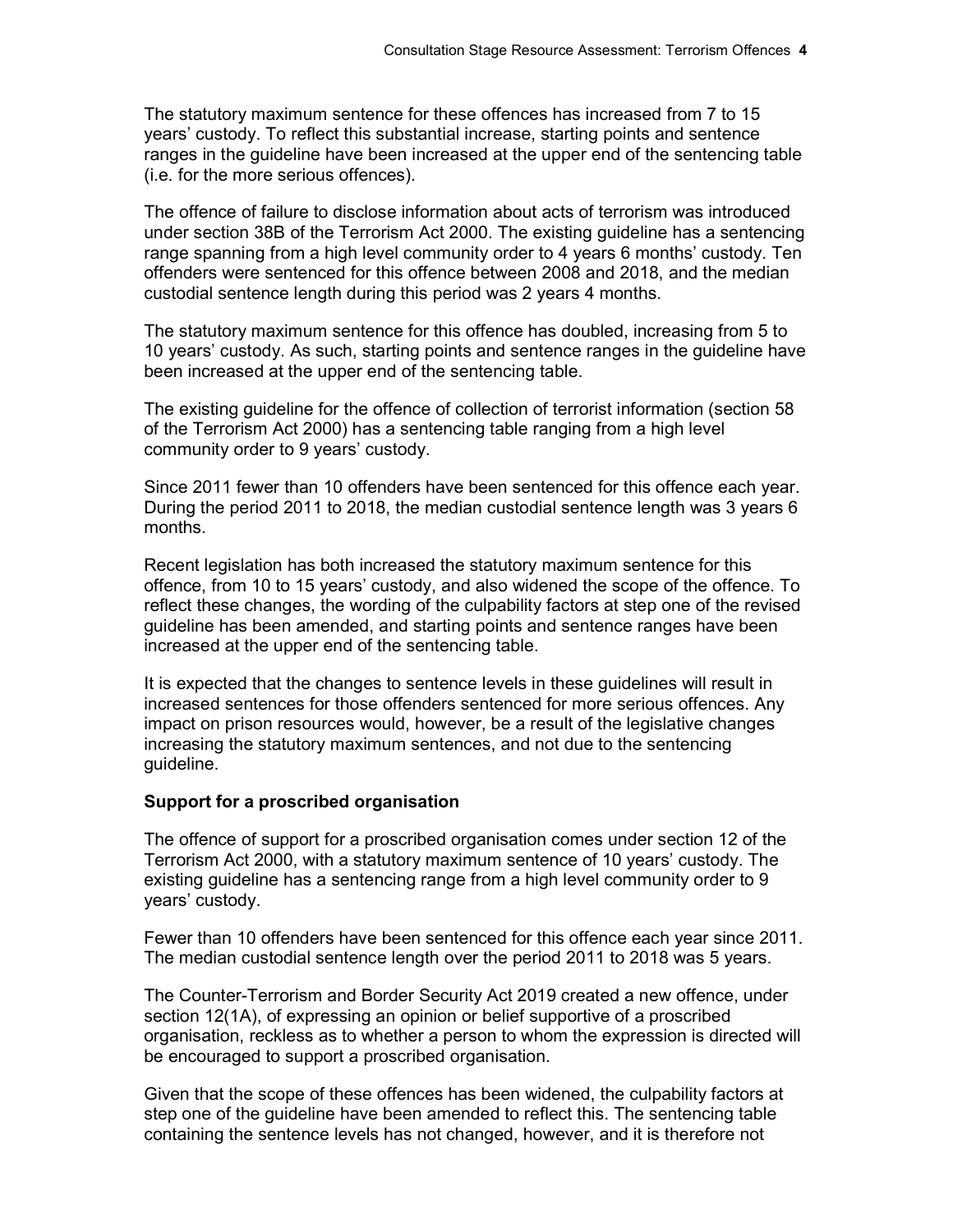anticipated that the revised guideline for this offence will have an impact on correctional resources.

#### Funding terrorism

The Terrorism Act 2000 includes four offences related to funding terrorism: fundraising (section 15), use and possession (section 16), funding arrangements (section 17) and money laundering (section 18), all with a statutory maximum sentence of 14 years' custody. The existing guideline covering all of these offences has a sentencing range which spans from a high level community order to 13 years' custody.

Between 2011 and 2018, 20 offenders were sentenced for these offences, and the median custodial sentence length was 2 years 8 months.

There have not been any legislative changes to these offences, however the Council has become aware that it would be beneficial to include some additional guidance in this sentencing guideline, in relation to the offender's knowledge of whether the money would be used to fund terrorism. Step two of the revised guideline therefore includes a new aggravating factor 'knowledge that the money or property will or may be used for the purposes of terrorism' and a new mitigating factor 'offender did not know or suspect that the money or property will or may be used for the purposes of terrorism'. In addition, the wording for culpability B at step one of the guideline has been amended, to align it with similar wording in more recent Sentencing Council guidelines. No changes have been made to the sentencing table in the guideline.

Given that the main changes to this guideline are at step two, and that the sentencing table is the same as that in the existing guideline, it is not anticipated that the revised guideline covering these offences will have an impact on correctional resources.

# Risks

In attempting to estimate the likely resource impacts of this guideline, there are two main risks to consider:

#### Risk 1: The Council's assessment of current sentencing practice is inaccurate

An important input into developing sentencing guidelines is an assessment of current sentencing practice. The Council uses this assessment as a basis to consider whether current sentencing levels are appropriate or whether any changes should be made. Inaccuracies in the Council's assessment could cause unintended changes in sentencing practice when the new guideline comes into effect.

This risk is mitigated by information that is gathered by the Council as part of the consultation phase. This will include consideration of updated sentencing data, covering the period since the new legislation came into force. However, given the low number of offenders sentenced for these offences each year, it is unlikely that sufficient data will be available to provide a comprehensive picture of current sentencing practice.